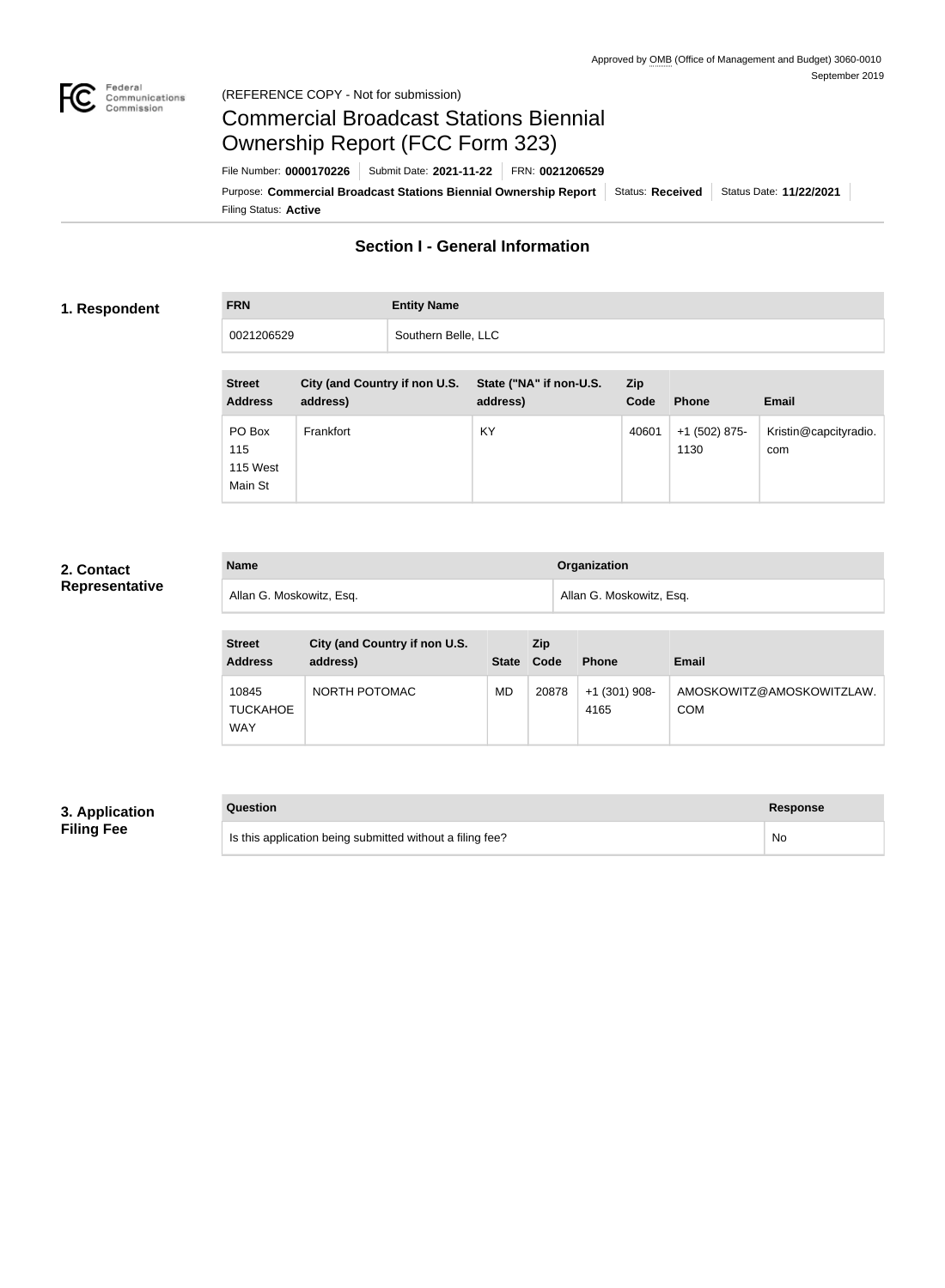| <b>Application Type</b> | <b>Form Number</b> | <b>Fee Code</b> | Quantity | <b>Fee Amount</b> | <b>Subtotal</b> |
|-------------------------|--------------------|-----------------|----------|-------------------|-----------------|
| <b>Biennial</b>         | Form 323           | <b>MAR</b>      | 49       | 85                | \$4,165.00      |
|                         |                    |                 |          | Total             | \$4,165.00      |

### **4. Nature of Respondent**

| (a) Provide the following information about the Respondent: |                           |  |
|-------------------------------------------------------------|---------------------------|--|
| <b>Relationship to stations/permits</b>                     | Licensee                  |  |
| <b>Nature of Respondent</b>                                 | Limited liability company |  |

**(b) Provide the following information about this report:**

| <b>Purpose</b> | <b>Biennial</b>                                                                                                                                                                        |
|----------------|----------------------------------------------------------------------------------------------------------------------------------------------------------------------------------------|
| "As of" date   | 10/01/2021                                                                                                                                                                             |
|                | When filing a biennial ownership report or validating<br>and resubmitting a prior biennial ownership report, this<br>date must be Oct. 1 of the year in which this report is<br>filed. |

## **5. Licensee(s) and Station(s)**

#### **Respondent is filing this report to cover the following Licensee(s) and station(s):**

| Licensee/Permittee Name | <b>FRN</b> |
|-------------------------|------------|
| Southern Belle, LLC     | 0021206529 |

| Fac. ID No. | <b>Call Sign</b> | <b>City</b>         | <b>State</b> | <b>Service</b> |
|-------------|------------------|---------------------|--------------|----------------|
| 1037        | WFRT-FM          | <b>FRANKFORT</b>    | KY           | <b>FM</b>      |
| 2863        | <b>WOLY</b>      | <b>OLEAN</b>        | <b>NY</b>    | AM             |
| 2864        | <b>WPIG</b>      | <b>OLEAN</b>        | <b>NY</b>    | <b>FM</b>      |
| 5309        | <b>WKPQ</b>      | <b>HORNELL</b>      | <b>NY</b>    | <b>FM</b>      |
| 8552        | <b>WHNA</b>      | <b>RIVERSIDE</b>    | PA           | <b>FM</b>      |
| 9408        | <b>WQRS</b>      | <b>SALAMANCA</b>    | <b>NY</b>    | <b>FM</b>      |
| 11981       | <b>WPQP</b>      | <b>CLEARFIELD</b>   | PA           | <b>FM</b>      |
| 11982       | <b>WCPA</b>      | <b>CLEARFIELD</b>   | PA           | AM             |
| 14223       | <b>WEJS</b>      | <b>JERSEY SHORE</b> | PA           | AM             |
| 19564       | <b>WLGD</b>      | <b>DALLAS</b>       | PA           | <b>FM</b>      |
| 19651       | <b>WPHD</b>      | <b>CORNING</b>      | <b>NY</b>    | <b>FM</b>      |
| 19710       | <b>WMXO</b>      | <b>OLEAN</b>        | <b>NY</b>    | <b>FM</b>      |
| 19858       | WMTT-FM          | <b>TIOGA</b>        | PA           | <b>FM</b>      |
| 21199       | <b>WNDA</b>      | WELLSBORO           | PA           | AM             |
| 21200       | WNBT-FM          | WELLSBORO           | PA           | <b>FM</b>      |
| 22938       | <b>WKYL</b>      | <b>LAWRENCEBURG</b> | KY           | <b>FM</b>      |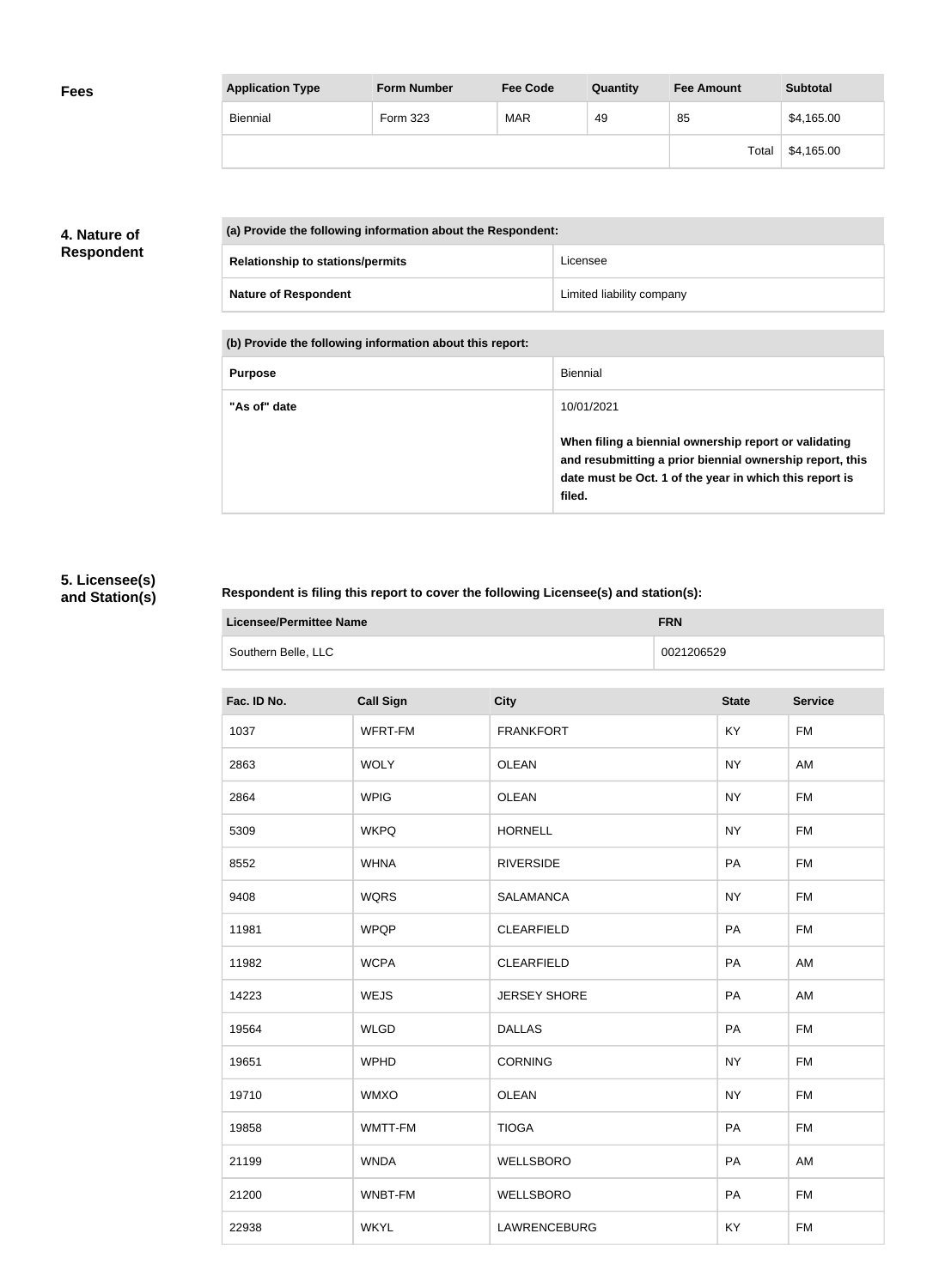| 28131  | <b>WHUN</b>    | <b>HUNTINGDON</b>      | PA        | AM        |
|--------|----------------|------------------------|-----------|-----------|
| 28132  | WDBF-FM        | <b>MOUNT UNION</b>     | PA        | <b>FM</b> |
| 30445  | WLEJ           | PLEASANT GAP           | PA        | FM        |
| 38271  | WBHV-FM        | <b>STATE COLLEGE</b>   | PA        | <b>FM</b> |
| 39605  | WCFT-FM        | <b>BLOOMSBURG</b>      | PA        | <b>FM</b> |
| 40383  | <b>WZBF</b>    | <b>RIDGEBURY</b>       | PA        | <b>FM</b> |
| 40422  | <b>WNNA</b>    | <b>BEAVER SPRINGS</b>  | PA        | <b>FM</b> |
| 40424  | <b>WRBG</b>    | <b>MIFFLINBURG</b>     | PA        | <b>FM</b> |
| 42131  | WMRF-FM        | <b>LEWISTOWN</b>       | PA        | FM        |
| 42134  | <b>WLUI</b>    | <b>LEWISTOWN</b>       | PA        | AM        |
| 42135  | WHUN-FM        | <b>HUNTINGDON</b>      | PA        | <b>FM</b> |
| 47423  | <b>WVPO</b>    | <b>STROUDSBURG</b>     | PA        | AM        |
| 47424  | <b>WSBG</b>    | <b>STROUDSBURG</b>     | PA        | FM        |
| 49446  | <b>WNGZ</b>    | <b>WATKINS GLEN</b>    | <b>NY</b> | AM        |
| 52187  | <b>WLYC</b>    | WILLIAMSPORT           | PA        | AM        |
| 53610  | <b>WENI</b>    | <b>CORNING</b>         | <b>NY</b> | AM        |
| 53611  | <b>WNKI</b>    | <b>CORNING</b>         | <b>NY</b> | <b>FM</b> |
| 54567  | <b>WFKY</b>    | <b>FRANKFORT</b>       | KY        | <b>FM</b> |
| 60081  | <b>WVKY</b>    | SHELBYVILLE            | KY        | <b>FM</b> |
| 62367  | <b>WIBF</b>    | <b>MEXICO</b>          | PA        | <b>FM</b> |
| 62369  | <b>WJUN</b>    | <b>MEXICO</b>          | PA        | AM        |
| 63837  | <b>WQBG</b>    | <b>ELIZABETHVILLE</b>  | PA        | <b>FM</b> |
| 64572  | <b>WZWW</b>    | <b>BELLEFONTE</b>      | PA        | <b>FM</b> |
| 64850  | <b>WOWY</b>    | <b>UNIVERSITY PARK</b> | PA        | <b>FM</b> |
| 67696  | <b>WIFT</b>    | DU BOIS                | PA        | <b>FM</b> |
| 71509  | <b>WCBF</b>    | <b>ELMIRA</b>          | <b>NY</b> | FM        |
| 71510  | <b>WENY</b>    | <b>ELMIRA</b>          | <b>NY</b> | AM        |
| 74609  | <b>WKYW</b>    | <b>FRANKFORT</b>       | KY        | AM        |
| 77925  | <b>WENI-FM</b> | SOUTH WAVERLY          | PA        | <b>FM</b> |
| 78437  | <b>WOGA</b>    | <b>MANSFIELD</b>       | PA        | <b>FM</b> |
| 165342 | <b>WZHD</b>    | CANASERAGA             | <b>NY</b> | <b>FM</b> |
| 165990 | <b>WKFT</b>    | <b>STRATTANVILLE</b>   | PA        | <b>FM</b> |
| 170958 | WQQP           | SYKESVILLE             | PA        | <b>FM</b> |

## **Section II – Biennial Ownership Information**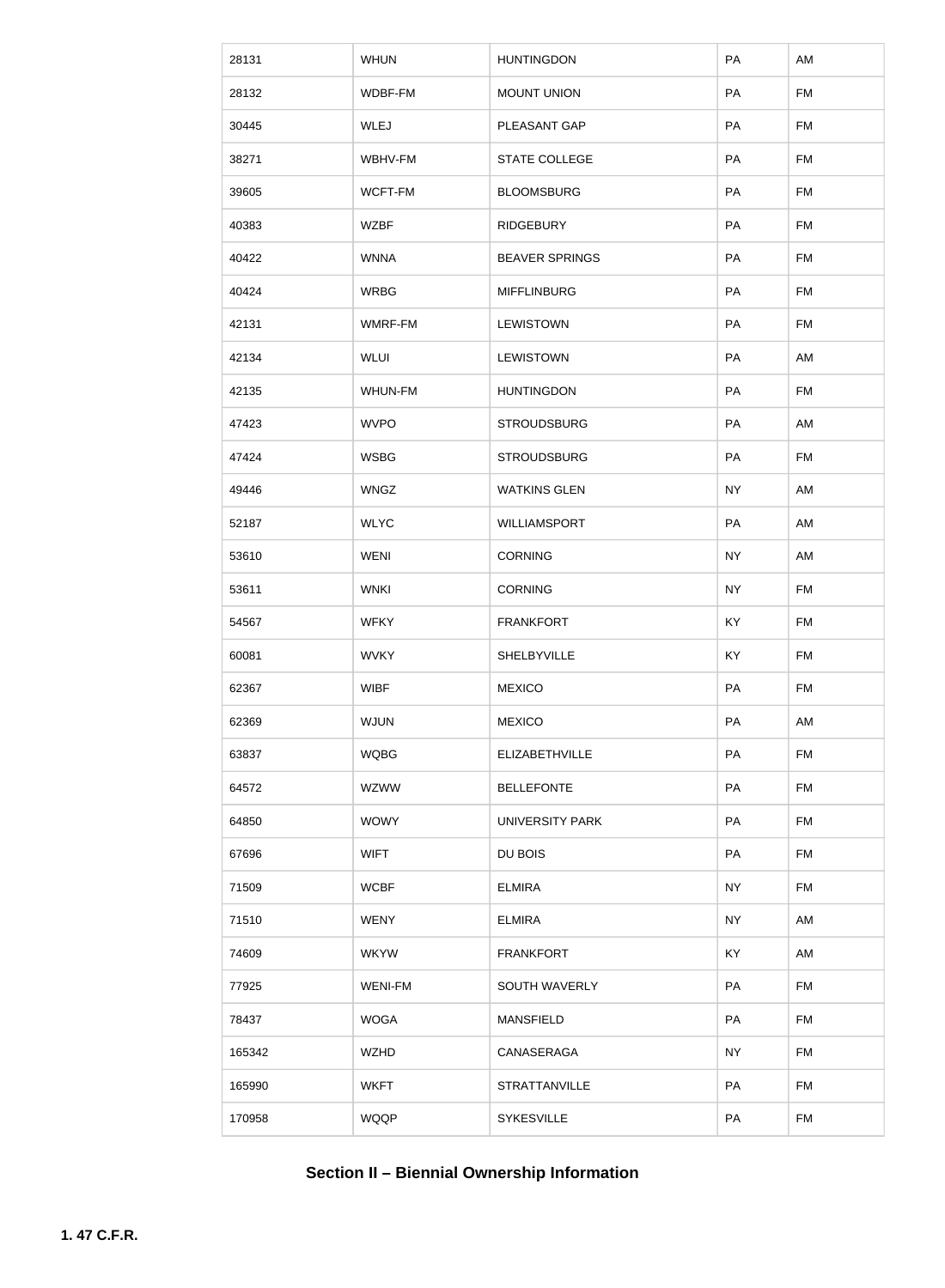#### **Section 73.3613 and Other Documents**

Licensee Respondents that hold authorizations for one or more full power television, AM, and/or FM stations should list all contracts and other instruments set forth in 47 C.F.R. Section 73.3613(a) through (c) for the facility or facilities listed on this report. In addition, attributable Local Marketing Agreements (LMAs) and attributable Joint Sales Agreements (JSAs) must be disclosed by the licensee of the brokering station on its ownership report. If the agreement is an attributable LMA, an attributable JSA, or a network affiliation agreement, check the appropriate box. Otherwise, select "Other." Non-Licensee Respondents, as well as Licensee Respondents that only hold authorizations for Class A television and/or low power television stations, should select "Not Applicable" in response to this question.

| <b>Document Information</b>                     |                                                 |  |  |
|-------------------------------------------------|-------------------------------------------------|--|--|
| Description of contract or instrument           | <b>Kristin Cantrell Family Trust</b>            |  |  |
| Parties to contract or instrument               | Judith M. Confer, Trustee                       |  |  |
| Date of execution                               | 09/2011                                         |  |  |
| Date of expiration                              | No expiration date                              |  |  |
| <b>Agreement type</b><br>(check all that apply) | Other<br><b>Agreement Type: Trust Agreement</b> |  |  |

#### **Document Information**

| Description of contract or instrument           | Certificate of Formation                                 |
|-------------------------------------------------|----------------------------------------------------------|
| Parties to contract or instrument               | Southern Belle, LLC                                      |
| Date of execution                               | 09/2011                                                  |
| Date of expiration                              | No expiration date                                       |
| <b>Agreement type</b><br>(check all that apply) | Other<br><b>Agreement Type: Certificate of Formation</b> |

#### **2. Ownership Interests**

**(a)** Ownership Interests. This Question requires Respondents to enter detailed information about ownership interests by generating a series of subforms. Answer each question on each subform. The first subform listing should be for the Respondent itself. If the Respondent is not a natural person, also list each of the officers, directors, stockholders, non-insulated partners, non-insulated members, and any other persons or entities with a direct attributable interest in the Respondent pursuant to the standards set forth in 47 C.F.R. Section 73.3555. (A "direct" interest is one that is not held through any intervening companies or entities.) List each interest holder with a direct attributable interest in the Respondent separately.

Leave the percentage of total assets (Equity Debt Plus) field blank for an interest holder unless that interest holder has an attributable interest in the Respondent solely on the basis of the Commission's Equity Debt Plus attribution standard, 47 C.F.R. Section 73.3555, Note 2(i).

In the case of vertical or indirect ownership structures, list only those interests in the Respondent that also represent an attributable interest in the Licensee(s) for which the report is being submitted.

Entities that are part of an organizational structure that includes holding companies or other forms of indirect ownership must file separate ownership reports. In such a structure do not report, or file a separate report for, any interest holder that does not have an attributable interest in the Licensee(s) for which the report is being submitted.

Please see the Instructions for further detail concerning interests that must be reported in response to this question.

The Respondent must provide an FCC Registration Number for each interest holder reported in response to this question. Please see the Instructions for detailed information and guidance concerning this requirement.

| <b>FRN</b>         | 0021206529          |                  |
|--------------------|---------------------|------------------|
| <b>Entity Name</b> | Southern Belle, LLC |                  |
| <b>Address</b>     | <b>PO Box</b>       | 115              |
|                    | <b>Street 1</b>     | 115 West Main St |
|                    | <b>Street 2</b>     |                  |
|                    |                     |                  |

#### **Ownership Information**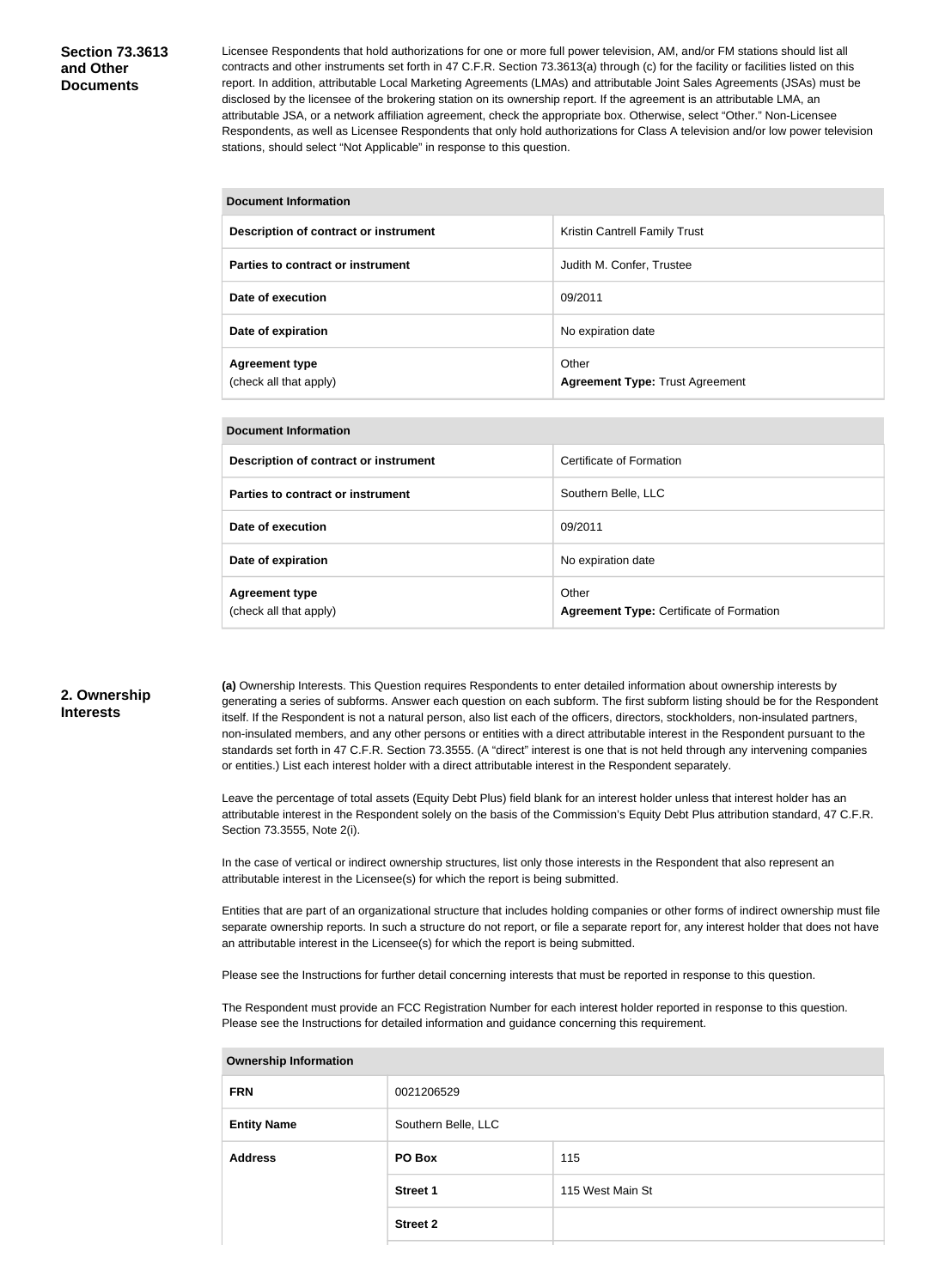|                                                                                      | <b>City</b>                                             | Frankfort            |                                   |
|--------------------------------------------------------------------------------------|---------------------------------------------------------|----------------------|-----------------------------------|
|                                                                                      | State ("NA" if non-U.S.<br>address)                     | KY                   |                                   |
|                                                                                      | <b>Zip/Postal Code</b>                                  | 40601                |                                   |
|                                                                                      | Country (if non-U.S.<br>address)                        | <b>United States</b> |                                   |
| <b>Listing Type</b>                                                                  | Respondent                                              |                      |                                   |
| <b>Positional Interests</b><br>(check all that apply)                                | Respondent                                              |                      |                                   |
| <b>Tribal Nation or Tribal</b><br><b>Entity</b>                                      | Interest holder is not a Tribal nation or Tribal entity |                      |                                   |
| <b>Interest Percentages</b><br>(enter percentage values                              | Voting                                                  | 0.0%                 | <b>Jointly Held?</b><br><b>No</b> |
| from 0.0 to 100.0)                                                                   | <b>Equity</b>                                           | 0.0%                 |                                   |
|                                                                                      | <b>Total assets (Equity Debt</b><br>Plus)               | 0.0%                 |                                   |
| Does interest holder have an attributable interest in one or more broadcast stations |                                                         | No                   |                                   |

**that do not appear on this report?**

| <b>FRN</b>                                              | 0021206545                                                                                  |                          |                            |
|---------------------------------------------------------|---------------------------------------------------------------------------------------------|--------------------------|----------------------------|
| <b>Entity Name</b>                                      | Kristin Cantrell Family Trust                                                               |                          |                            |
| <b>Address</b>                                          | PO Box                                                                                      |                          |                            |
|                                                         | <b>Street 1</b>                                                                             | C/O 115 West Main Street |                            |
|                                                         | <b>Street 2</b>                                                                             |                          |                            |
|                                                         | <b>City</b>                                                                                 | Frankfurt                |                            |
|                                                         | State ("NA" if non-U.S.<br>address)                                                         | <b>KY</b>                |                            |
|                                                         | <b>Zip/Postal Code</b>                                                                      | 40601                    |                            |
|                                                         | Country (if non-U.S.<br>address)                                                            | <b>United States</b>     |                            |
| <b>Listing Type</b>                                     | Other Interest Holder                                                                       |                          |                            |
| <b>Positional Interests</b><br>(check all that apply)   | LC/LLC/PLLC Member                                                                          |                          |                            |
| <b>Tribal Nation or Tribal</b><br><b>Entity</b>         | Interest holder is not a Tribal nation or Tribal entity                                     |                          |                            |
| <b>Interest Percentages</b><br>(enter percentage values | Voting                                                                                      | 100.0%                   | <b>Jointly Held?</b><br>No |
| from 0.0 to 100.0)                                      | <b>Equity</b>                                                                               | 100.0%                   |                            |
|                                                         | <b>Total assets (Equity Debt</b><br>Plus)                                                   | 100.0%                   |                            |
| that do not appear on this report?                      | Does interest holder have an attributable interest in one or more broadcast stations<br>Yes |                          |                            |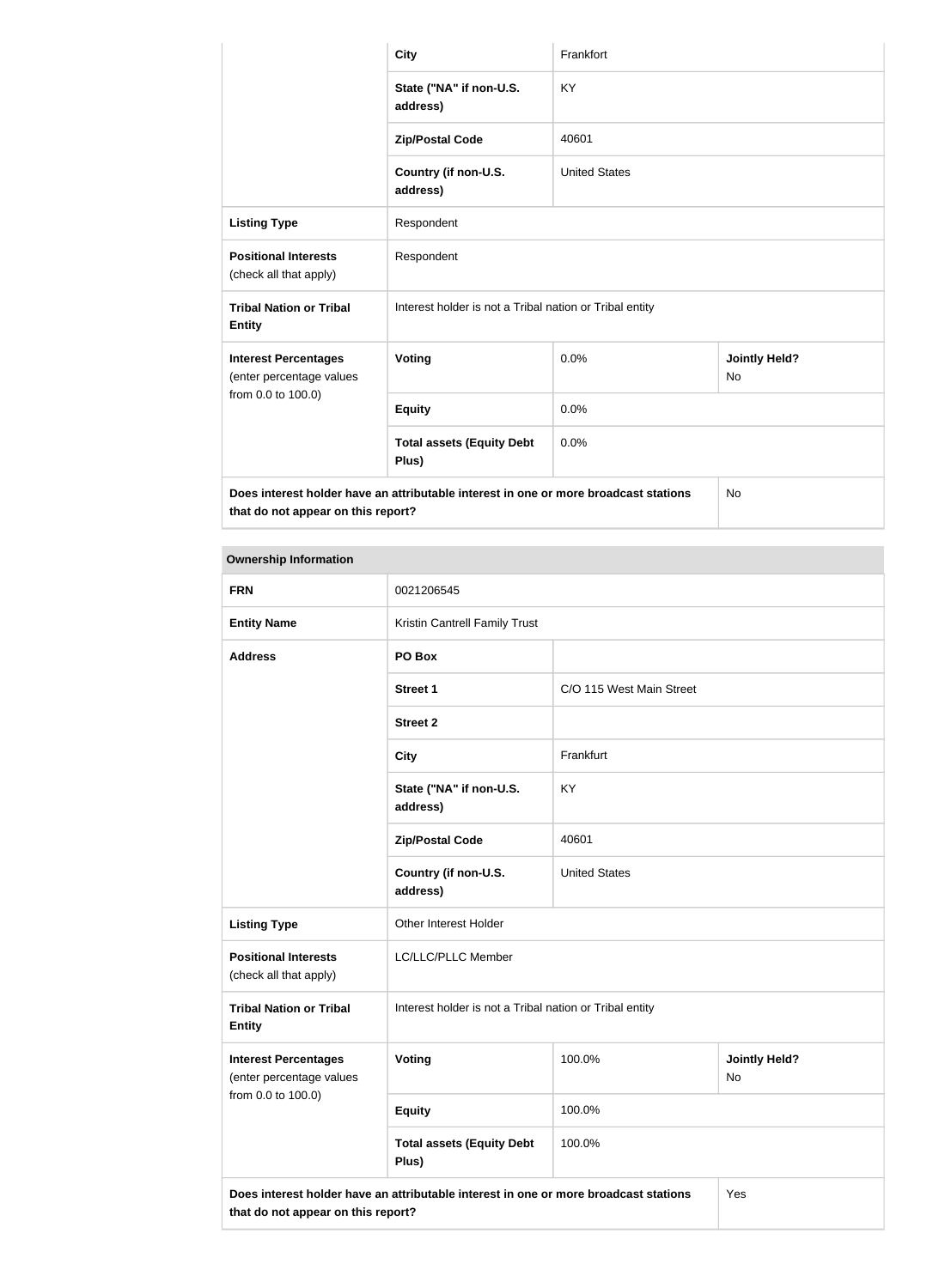| <b>Ownership Information</b>                                                                              |                                                                                      |                             |                            |
|-----------------------------------------------------------------------------------------------------------|--------------------------------------------------------------------------------------|-----------------------------|----------------------------|
| <b>FRN</b>                                                                                                | 0021428362                                                                           |                             |                            |
| <b>Name</b>                                                                                               | <b>Kristin Cantrell</b>                                                              |                             |                            |
| <b>Address</b>                                                                                            | PO Box                                                                               |                             |                            |
|                                                                                                           | <b>Street 1</b>                                                                      | <b>115 WEST MAIN STREET</b> |                            |
|                                                                                                           | <b>Street 2</b>                                                                      |                             |                            |
|                                                                                                           | <b>City</b>                                                                          | Frankfort                   |                            |
|                                                                                                           | State ("NA" if non-U.S.<br>address)                                                  | <b>KY</b>                   |                            |
|                                                                                                           | <b>Zip/Postal Code</b>                                                               | 40601                       |                            |
|                                                                                                           | Country (if non-U.S.<br>address)                                                     | <b>United States</b>        |                            |
| <b>Listing Type</b>                                                                                       | Other Interest Holder                                                                |                             |                            |
| <b>Positional Interests</b><br>(check all that apply)                                                     | Officer                                                                              |                             |                            |
| Citizenship, Gender,<br><b>Ethnicity, and Race</b><br><b>Information (Natural</b><br><b>Persons Only)</b> | <b>Citizenship</b>                                                                   | <b>US</b>                   |                            |
|                                                                                                           | Gender                                                                               | Female                      |                            |
|                                                                                                           | <b>Ethnicity</b>                                                                     | Not Hispanic or Latino      |                            |
|                                                                                                           | Race                                                                                 | White                       |                            |
| <b>Interest Percentages</b><br>(enter percentage values<br>from 0.0 to 100.0)                             | <b>Voting</b>                                                                        | 0.0%                        | <b>Jointly Held?</b><br>No |
|                                                                                                           | <b>Equity</b>                                                                        | 0.0%                        |                            |
|                                                                                                           | <b>Total assets (Equity Debt</b><br>Plus)                                            | 0.0%                        |                            |
| that do not appear on this report?                                                                        | Does interest holder have an attributable interest in one or more broadcast stations |                             | Yes                        |
|                                                                                                           |                                                                                      |                             |                            |

| (b) Respondent certifies that any interests, including equity, financial, or voting | <b>Yes</b> |
|-------------------------------------------------------------------------------------|------------|
| interests, not reported in this filing are non-attributable.                        |            |
| If "No," submit as an exhibit an explanation.                                       |            |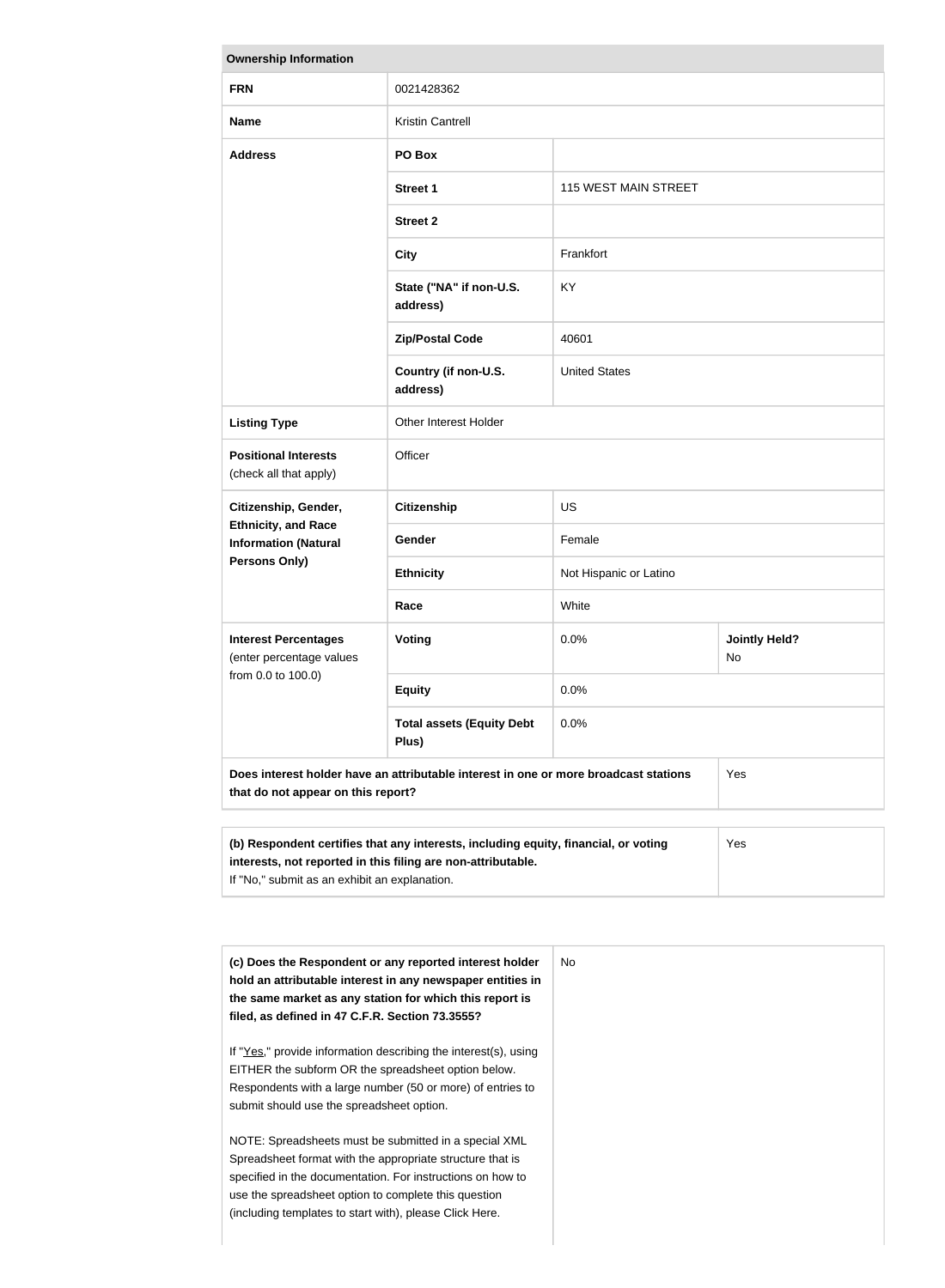| for an interest holder unless that interest holder has an   | basis of the Commission's Equity Debt Plus attribution |
|-------------------------------------------------------------|--------------------------------------------------------|
| attributable interest in the newspaper entity solely on the | standard.                                              |

**(d) Are any of the individuals listed as an attributable interest holder in the Respondent married to each other or related to each other as parentchild or as siblings?** No

No

If "Yes," provide the following information for each such the relationship.

**(e) Is Respondent seeking an attribution exemption for any officer or director with duties wholly unrelated to the Licensee(s)?**

If "Yes," complete the information in the required fields and submit an Exhibit fully describing that individual's duties and responsibilities, and explaining why that individual should not be attributed an interest.

#### **3. Organizational Chart (Licensees Only)**

Attach a flowchart or similar document showing the Licensee's vertical ownership structure including the Licensee and all entities that have attributable interests in the Licensee. Licensees with a single parent entity may provide a brief explanatory textual Exhibit in lieu of a flowchart or similar document. Licensees without parent entities should so indicate in a textual Exhibit.

**Non-Licensee Respondents should select "N/A" in response to this question.**

Licensee is owned by a Trust.

#### **Section III - Certification**

|  |  |  | <b>Certification</b> |  |
|--|--|--|----------------------|--|
|--|--|--|----------------------|--|

| <b>Section</b>                  | Question                                                                                                                                                                                                                                                                                                                       | <b>Response</b>                                                                                                                                           |
|---------------------------------|--------------------------------------------------------------------------------------------------------------------------------------------------------------------------------------------------------------------------------------------------------------------------------------------------------------------------------|-----------------------------------------------------------------------------------------------------------------------------------------------------------|
| <b>Authorized Party to Sign</b> | <b>WILLFUL FALSE STATEMENTS ON</b><br>THIS FORM ARE PUNISHABLE BY<br>FINE AND/OR IMPRISONMENT (U.S.<br>CODE, TITLE 18, SECTION 1001), AND<br>/OR REVOCATION OF ANY STATION<br>LICENSE -- OR CONSTRUCTION<br>PERMIT (U.S. CODE, TITLE 47,<br>SECTION $312(a)(1)$ ), AND/OR<br>FORFEITURE (U.S. CODE, TITLE 47,<br>SECTION 503). |                                                                                                                                                           |
| <b>Certification</b>            | I certify that I have examined this report<br>and that to the best of my knowledge and<br>belief, all statements in this report are<br>true, correct and complete.                                                                                                                                                             | <b>Official Title: President</b><br>Exact Legal Title or Name of Respondent:<br><b>Southern Belle, LLC</b><br>Name: Kristin Cantrell<br>Phone: 5028751130 |